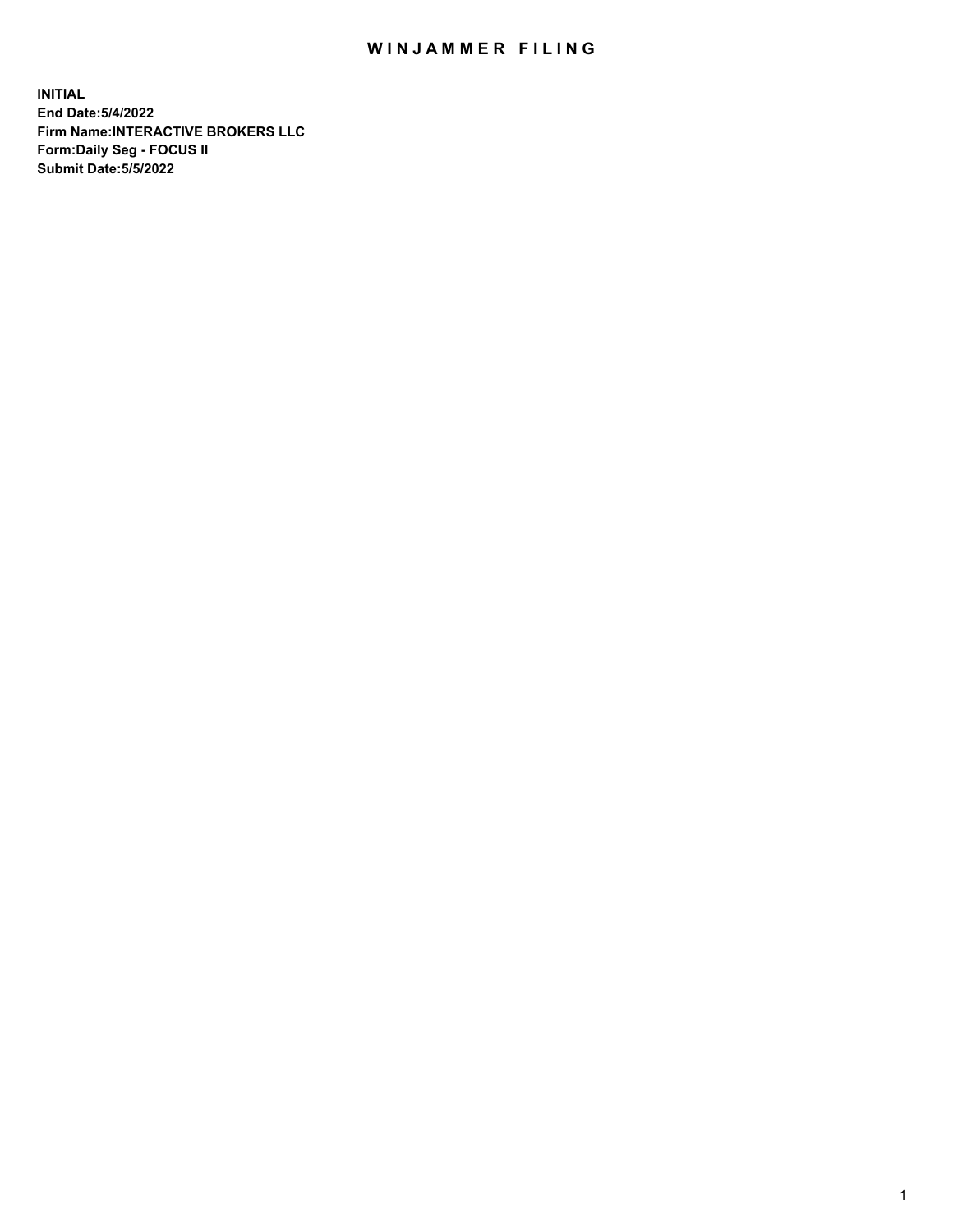**INITIAL End Date:5/4/2022 Firm Name:INTERACTIVE BROKERS LLC Form:Daily Seg - FOCUS II Submit Date:5/5/2022 Daily Segregation - Cover Page**

| Name of Company                                                                                                                                                                                                                                                                                                                | <b>INTERACTIVE BROKERS LLC</b>                                                                  |
|--------------------------------------------------------------------------------------------------------------------------------------------------------------------------------------------------------------------------------------------------------------------------------------------------------------------------------|-------------------------------------------------------------------------------------------------|
| <b>Contact Name</b>                                                                                                                                                                                                                                                                                                            | James Menicucci                                                                                 |
| <b>Contact Phone Number</b>                                                                                                                                                                                                                                                                                                    | 203-618-8085                                                                                    |
| <b>Contact Email Address</b>                                                                                                                                                                                                                                                                                                   | jmenicucci@interactivebrokers.c<br>om                                                           |
| FCM's Customer Segregated Funds Residual Interest Target (choose one):<br>a. Minimum dollar amount: : or<br>b. Minimum percentage of customer segregated funds required:% ; or<br>c. Dollar amount range between: and; or<br>d. Percentage range of customer segregated funds required between:% and%.                         | $\overline{\mathbf{0}}$<br>$\overline{\mathbf{0}}$<br>155,000,000 245,000,000<br>0 <sub>0</sub> |
| FCM's Customer Secured Amount Funds Residual Interest Target (choose one):<br>a. Minimum dollar amount: ; or<br>b. Minimum percentage of customer secured funds required:% ; or<br>c. Dollar amount range between: and; or<br>d. Percentage range of customer secured funds required between:% and%.                           | $\frac{0}{0}$<br>80,000,000 120,000,000<br>00                                                   |
| FCM's Cleared Swaps Customer Collateral Residual Interest Target (choose one):<br>a. Minimum dollar amount: ; or<br>b. Minimum percentage of cleared swaps customer collateral required:% ; or<br>c. Dollar amount range between: and; or<br>d. Percentage range of cleared swaps customer collateral required between:% and%. | $\overline{\mathbf{0}}$<br>$\underline{\mathbf{0}}$<br>0 <sub>0</sub><br>0 <sub>0</sub>         |

Attach supporting documents CH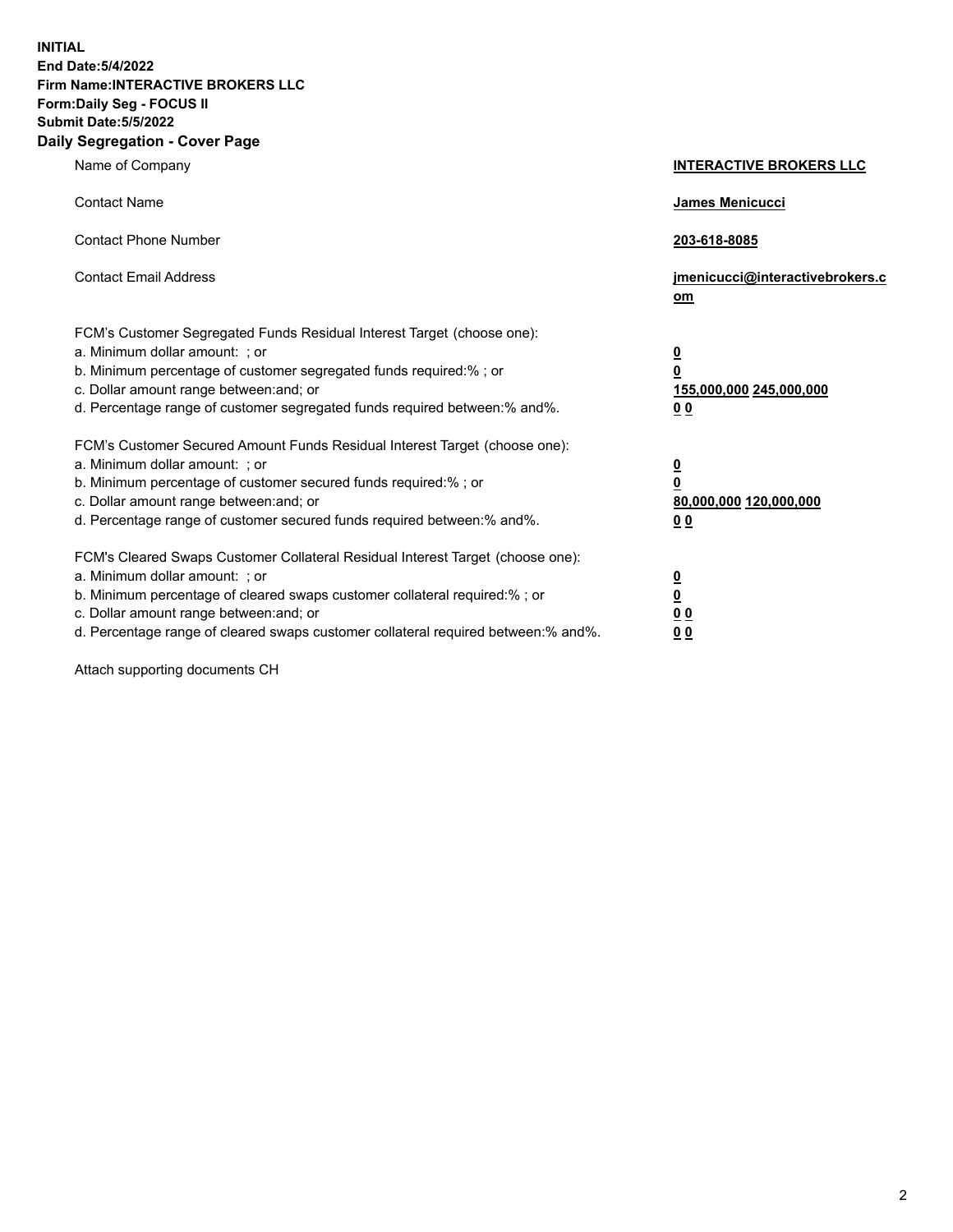**INITIAL End Date:5/4/2022 Firm Name:INTERACTIVE BROKERS LLC Form:Daily Seg - FOCUS II Submit Date:5/5/2022 Daily Segregation - Secured Amounts**

| Foreign Futures and Foreign Options Secured Amounts |                                                                                                                                                                                                                                                                                                                                                                                                                                                                                                                                                                                                                                                                                                                                                                                                                                                                                                                                                                                                                                                                                                                                                                                                                                                                                                                                                                                                                                                                                                                                                                                                                                                                                                                                                                                                                                                                                                                                                                                                                                                                                                                                                                                                                                                                                                                                                                                                                                                                              |
|-----------------------------------------------------|------------------------------------------------------------------------------------------------------------------------------------------------------------------------------------------------------------------------------------------------------------------------------------------------------------------------------------------------------------------------------------------------------------------------------------------------------------------------------------------------------------------------------------------------------------------------------------------------------------------------------------------------------------------------------------------------------------------------------------------------------------------------------------------------------------------------------------------------------------------------------------------------------------------------------------------------------------------------------------------------------------------------------------------------------------------------------------------------------------------------------------------------------------------------------------------------------------------------------------------------------------------------------------------------------------------------------------------------------------------------------------------------------------------------------------------------------------------------------------------------------------------------------------------------------------------------------------------------------------------------------------------------------------------------------------------------------------------------------------------------------------------------------------------------------------------------------------------------------------------------------------------------------------------------------------------------------------------------------------------------------------------------------------------------------------------------------------------------------------------------------------------------------------------------------------------------------------------------------------------------------------------------------------------------------------------------------------------------------------------------------------------------------------------------------------------------------------------------------|
|                                                     | $0$ [7305]                                                                                                                                                                                                                                                                                                                                                                                                                                                                                                                                                                                                                                                                                                                                                                                                                                                                                                                                                                                                                                                                                                                                                                                                                                                                                                                                                                                                                                                                                                                                                                                                                                                                                                                                                                                                                                                                                                                                                                                                                                                                                                                                                                                                                                                                                                                                                                                                                                                                   |
|                                                     |                                                                                                                                                                                                                                                                                                                                                                                                                                                                                                                                                                                                                                                                                                                                                                                                                                                                                                                                                                                                                                                                                                                                                                                                                                                                                                                                                                                                                                                                                                                                                                                                                                                                                                                                                                                                                                                                                                                                                                                                                                                                                                                                                                                                                                                                                                                                                                                                                                                                              |
|                                                     |                                                                                                                                                                                                                                                                                                                                                                                                                                                                                                                                                                                                                                                                                                                                                                                                                                                                                                                                                                                                                                                                                                                                                                                                                                                                                                                                                                                                                                                                                                                                                                                                                                                                                                                                                                                                                                                                                                                                                                                                                                                                                                                                                                                                                                                                                                                                                                                                                                                                              |
|                                                     | 555,933,129 [7315]                                                                                                                                                                                                                                                                                                                                                                                                                                                                                                                                                                                                                                                                                                                                                                                                                                                                                                                                                                                                                                                                                                                                                                                                                                                                                                                                                                                                                                                                                                                                                                                                                                                                                                                                                                                                                                                                                                                                                                                                                                                                                                                                                                                                                                                                                                                                                                                                                                                           |
|                                                     | $0$ [7317]                                                                                                                                                                                                                                                                                                                                                                                                                                                                                                                                                                                                                                                                                                                                                                                                                                                                                                                                                                                                                                                                                                                                                                                                                                                                                                                                                                                                                                                                                                                                                                                                                                                                                                                                                                                                                                                                                                                                                                                                                                                                                                                                                                                                                                                                                                                                                                                                                                                                   |
|                                                     | 16,911,462 [7325]                                                                                                                                                                                                                                                                                                                                                                                                                                                                                                                                                                                                                                                                                                                                                                                                                                                                                                                                                                                                                                                                                                                                                                                                                                                                                                                                                                                                                                                                                                                                                                                                                                                                                                                                                                                                                                                                                                                                                                                                                                                                                                                                                                                                                                                                                                                                                                                                                                                            |
|                                                     |                                                                                                                                                                                                                                                                                                                                                                                                                                                                                                                                                                                                                                                                                                                                                                                                                                                                                                                                                                                                                                                                                                                                                                                                                                                                                                                                                                                                                                                                                                                                                                                                                                                                                                                                                                                                                                                                                                                                                                                                                                                                                                                                                                                                                                                                                                                                                                                                                                                                              |
|                                                     | 147,633 [7335]                                                                                                                                                                                                                                                                                                                                                                                                                                                                                                                                                                                                                                                                                                                                                                                                                                                                                                                                                                                                                                                                                                                                                                                                                                                                                                                                                                                                                                                                                                                                                                                                                                                                                                                                                                                                                                                                                                                                                                                                                                                                                                                                                                                                                                                                                                                                                                                                                                                               |
|                                                     | -15,403 [7337]                                                                                                                                                                                                                                                                                                                                                                                                                                                                                                                                                                                                                                                                                                                                                                                                                                                                                                                                                                                                                                                                                                                                                                                                                                                                                                                                                                                                                                                                                                                                                                                                                                                                                                                                                                                                                                                                                                                                                                                                                                                                                                                                                                                                                                                                                                                                                                                                                                                               |
|                                                     | 572,976,821 [7345]                                                                                                                                                                                                                                                                                                                                                                                                                                                                                                                                                                                                                                                                                                                                                                                                                                                                                                                                                                                                                                                                                                                                                                                                                                                                                                                                                                                                                                                                                                                                                                                                                                                                                                                                                                                                                                                                                                                                                                                                                                                                                                                                                                                                                                                                                                                                                                                                                                                           |
|                                                     | 6,396 [7351]                                                                                                                                                                                                                                                                                                                                                                                                                                                                                                                                                                                                                                                                                                                                                                                                                                                                                                                                                                                                                                                                                                                                                                                                                                                                                                                                                                                                                                                                                                                                                                                                                                                                                                                                                                                                                                                                                                                                                                                                                                                                                                                                                                                                                                                                                                                                                                                                                                                                 |
|                                                     | 0 [7352] 6,396 [7354]                                                                                                                                                                                                                                                                                                                                                                                                                                                                                                                                                                                                                                                                                                                                                                                                                                                                                                                                                                                                                                                                                                                                                                                                                                                                                                                                                                                                                                                                                                                                                                                                                                                                                                                                                                                                                                                                                                                                                                                                                                                                                                                                                                                                                                                                                                                                                                                                                                                        |
|                                                     | 572,983,217 [7355]                                                                                                                                                                                                                                                                                                                                                                                                                                                                                                                                                                                                                                                                                                                                                                                                                                                                                                                                                                                                                                                                                                                                                                                                                                                                                                                                                                                                                                                                                                                                                                                                                                                                                                                                                                                                                                                                                                                                                                                                                                                                                                                                                                                                                                                                                                                                                                                                                                                           |
|                                                     |                                                                                                                                                                                                                                                                                                                                                                                                                                                                                                                                                                                                                                                                                                                                                                                                                                                                                                                                                                                                                                                                                                                                                                                                                                                                                                                                                                                                                                                                                                                                                                                                                                                                                                                                                                                                                                                                                                                                                                                                                                                                                                                                                                                                                                                                                                                                                                                                                                                                              |
|                                                     | 572,983,217 [7360]                                                                                                                                                                                                                                                                                                                                                                                                                                                                                                                                                                                                                                                                                                                                                                                                                                                                                                                                                                                                                                                                                                                                                                                                                                                                                                                                                                                                                                                                                                                                                                                                                                                                                                                                                                                                                                                                                                                                                                                                                                                                                                                                                                                                                                                                                                                                                                                                                                                           |
| 6.                                                  |                                                                                                                                                                                                                                                                                                                                                                                                                                                                                                                                                                                                                                                                                                                                                                                                                                                                                                                                                                                                                                                                                                                                                                                                                                                                                                                                                                                                                                                                                                                                                                                                                                                                                                                                                                                                                                                                                                                                                                                                                                                                                                                                                                                                                                                                                                                                                                                                                                                                              |
|                                                     |                                                                                                                                                                                                                                                                                                                                                                                                                                                                                                                                                                                                                                                                                                                                                                                                                                                                                                                                                                                                                                                                                                                                                                                                                                                                                                                                                                                                                                                                                                                                                                                                                                                                                                                                                                                                                                                                                                                                                                                                                                                                                                                                                                                                                                                                                                                                                                                                                                                                              |
|                                                     |                                                                                                                                                                                                                                                                                                                                                                                                                                                                                                                                                                                                                                                                                                                                                                                                                                                                                                                                                                                                                                                                                                                                                                                                                                                                                                                                                                                                                                                                                                                                                                                                                                                                                                                                                                                                                                                                                                                                                                                                                                                                                                                                                                                                                                                                                                                                                                                                                                                                              |
|                                                     | 16,196,455 [7500]                                                                                                                                                                                                                                                                                                                                                                                                                                                                                                                                                                                                                                                                                                                                                                                                                                                                                                                                                                                                                                                                                                                                                                                                                                                                                                                                                                                                                                                                                                                                                                                                                                                                                                                                                                                                                                                                                                                                                                                                                                                                                                                                                                                                                                                                                                                                                                                                                                                            |
|                                                     | 0 [7520] 16,196,455 [7530]                                                                                                                                                                                                                                                                                                                                                                                                                                                                                                                                                                                                                                                                                                                                                                                                                                                                                                                                                                                                                                                                                                                                                                                                                                                                                                                                                                                                                                                                                                                                                                                                                                                                                                                                                                                                                                                                                                                                                                                                                                                                                                                                                                                                                                                                                                                                                                                                                                                   |
|                                                     |                                                                                                                                                                                                                                                                                                                                                                                                                                                                                                                                                                                                                                                                                                                                                                                                                                                                                                                                                                                                                                                                                                                                                                                                                                                                                                                                                                                                                                                                                                                                                                                                                                                                                                                                                                                                                                                                                                                                                                                                                                                                                                                                                                                                                                                                                                                                                                                                                                                                              |
|                                                     | 428,928,870 [7540]                                                                                                                                                                                                                                                                                                                                                                                                                                                                                                                                                                                                                                                                                                                                                                                                                                                                                                                                                                                                                                                                                                                                                                                                                                                                                                                                                                                                                                                                                                                                                                                                                                                                                                                                                                                                                                                                                                                                                                                                                                                                                                                                                                                                                                                                                                                                                                                                                                                           |
|                                                     | 0 [7560] 428,928,870 [7570]                                                                                                                                                                                                                                                                                                                                                                                                                                                                                                                                                                                                                                                                                                                                                                                                                                                                                                                                                                                                                                                                                                                                                                                                                                                                                                                                                                                                                                                                                                                                                                                                                                                                                                                                                                                                                                                                                                                                                                                                                                                                                                                                                                                                                                                                                                                                                                                                                                                  |
|                                                     |                                                                                                                                                                                                                                                                                                                                                                                                                                                                                                                                                                                                                                                                                                                                                                                                                                                                                                                                                                                                                                                                                                                                                                                                                                                                                                                                                                                                                                                                                                                                                                                                                                                                                                                                                                                                                                                                                                                                                                                                                                                                                                                                                                                                                                                                                                                                                                                                                                                                              |
|                                                     | $0$ [7580]                                                                                                                                                                                                                                                                                                                                                                                                                                                                                                                                                                                                                                                                                                                                                                                                                                                                                                                                                                                                                                                                                                                                                                                                                                                                                                                                                                                                                                                                                                                                                                                                                                                                                                                                                                                                                                                                                                                                                                                                                                                                                                                                                                                                                                                                                                                                                                                                                                                                   |
|                                                     | $0$ [7590]                                                                                                                                                                                                                                                                                                                                                                                                                                                                                                                                                                                                                                                                                                                                                                                                                                                                                                                                                                                                                                                                                                                                                                                                                                                                                                                                                                                                                                                                                                                                                                                                                                                                                                                                                                                                                                                                                                                                                                                                                                                                                                                                                                                                                                                                                                                                                                                                                                                                   |
|                                                     | $0$ [7600]                                                                                                                                                                                                                                                                                                                                                                                                                                                                                                                                                                                                                                                                                                                                                                                                                                                                                                                                                                                                                                                                                                                                                                                                                                                                                                                                                                                                                                                                                                                                                                                                                                                                                                                                                                                                                                                                                                                                                                                                                                                                                                                                                                                                                                                                                                                                                                                                                                                                   |
|                                                     | $0$ [7610]                                                                                                                                                                                                                                                                                                                                                                                                                                                                                                                                                                                                                                                                                                                                                                                                                                                                                                                                                                                                                                                                                                                                                                                                                                                                                                                                                                                                                                                                                                                                                                                                                                                                                                                                                                                                                                                                                                                                                                                                                                                                                                                                                                                                                                                                                                                                                                                                                                                                   |
|                                                     | 0 [7615] 0 [7620]                                                                                                                                                                                                                                                                                                                                                                                                                                                                                                                                                                                                                                                                                                                                                                                                                                                                                                                                                                                                                                                                                                                                                                                                                                                                                                                                                                                                                                                                                                                                                                                                                                                                                                                                                                                                                                                                                                                                                                                                                                                                                                                                                                                                                                                                                                                                                                                                                                                            |
|                                                     |                                                                                                                                                                                                                                                                                                                                                                                                                                                                                                                                                                                                                                                                                                                                                                                                                                                                                                                                                                                                                                                                                                                                                                                                                                                                                                                                                                                                                                                                                                                                                                                                                                                                                                                                                                                                                                                                                                                                                                                                                                                                                                                                                                                                                                                                                                                                                                                                                                                                              |
|                                                     | $0$ [7640]                                                                                                                                                                                                                                                                                                                                                                                                                                                                                                                                                                                                                                                                                                                                                                                                                                                                                                                                                                                                                                                                                                                                                                                                                                                                                                                                                                                                                                                                                                                                                                                                                                                                                                                                                                                                                                                                                                                                                                                                                                                                                                                                                                                                                                                                                                                                                                                                                                                                   |
|                                                     | $0$ [7650]                                                                                                                                                                                                                                                                                                                                                                                                                                                                                                                                                                                                                                                                                                                                                                                                                                                                                                                                                                                                                                                                                                                                                                                                                                                                                                                                                                                                                                                                                                                                                                                                                                                                                                                                                                                                                                                                                                                                                                                                                                                                                                                                                                                                                                                                                                                                                                                                                                                                   |
|                                                     | $0$ [7660]                                                                                                                                                                                                                                                                                                                                                                                                                                                                                                                                                                                                                                                                                                                                                                                                                                                                                                                                                                                                                                                                                                                                                                                                                                                                                                                                                                                                                                                                                                                                                                                                                                                                                                                                                                                                                                                                                                                                                                                                                                                                                                                                                                                                                                                                                                                                                                                                                                                                   |
|                                                     | $0$ [7670]                                                                                                                                                                                                                                                                                                                                                                                                                                                                                                                                                                                                                                                                                                                                                                                                                                                                                                                                                                                                                                                                                                                                                                                                                                                                                                                                                                                                                                                                                                                                                                                                                                                                                                                                                                                                                                                                                                                                                                                                                                                                                                                                                                                                                                                                                                                                                                                                                                                                   |
|                                                     | 0 [7675] 0 [7680]                                                                                                                                                                                                                                                                                                                                                                                                                                                                                                                                                                                                                                                                                                                                                                                                                                                                                                                                                                                                                                                                                                                                                                                                                                                                                                                                                                                                                                                                                                                                                                                                                                                                                                                                                                                                                                                                                                                                                                                                                                                                                                                                                                                                                                                                                                                                                                                                                                                            |
|                                                     |                                                                                                                                                                                                                                                                                                                                                                                                                                                                                                                                                                                                                                                                                                                                                                                                                                                                                                                                                                                                                                                                                                                                                                                                                                                                                                                                                                                                                                                                                                                                                                                                                                                                                                                                                                                                                                                                                                                                                                                                                                                                                                                                                                                                                                                                                                                                                                                                                                                                              |
|                                                     | 275,502,985 [7700]                                                                                                                                                                                                                                                                                                                                                                                                                                                                                                                                                                                                                                                                                                                                                                                                                                                                                                                                                                                                                                                                                                                                                                                                                                                                                                                                                                                                                                                                                                                                                                                                                                                                                                                                                                                                                                                                                                                                                                                                                                                                                                                                                                                                                                                                                                                                                                                                                                                           |
|                                                     | $0$ [7710]                                                                                                                                                                                                                                                                                                                                                                                                                                                                                                                                                                                                                                                                                                                                                                                                                                                                                                                                                                                                                                                                                                                                                                                                                                                                                                                                                                                                                                                                                                                                                                                                                                                                                                                                                                                                                                                                                                                                                                                                                                                                                                                                                                                                                                                                                                                                                                                                                                                                   |
|                                                     | -16,851,585 [7720]                                                                                                                                                                                                                                                                                                                                                                                                                                                                                                                                                                                                                                                                                                                                                                                                                                                                                                                                                                                                                                                                                                                                                                                                                                                                                                                                                                                                                                                                                                                                                                                                                                                                                                                                                                                                                                                                                                                                                                                                                                                                                                                                                                                                                                                                                                                                                                                                                                                           |
|                                                     | 147,633 [7730]                                                                                                                                                                                                                                                                                                                                                                                                                                                                                                                                                                                                                                                                                                                                                                                                                                                                                                                                                                                                                                                                                                                                                                                                                                                                                                                                                                                                                                                                                                                                                                                                                                                                                                                                                                                                                                                                                                                                                                                                                                                                                                                                                                                                                                                                                                                                                                                                                                                               |
|                                                     | <u>-15,403</u> [7735] 258,783,630 [7740]                                                                                                                                                                                                                                                                                                                                                                                                                                                                                                                                                                                                                                                                                                                                                                                                                                                                                                                                                                                                                                                                                                                                                                                                                                                                                                                                                                                                                                                                                                                                                                                                                                                                                                                                                                                                                                                                                                                                                                                                                                                                                                                                                                                                                                                                                                                                                                                                                                     |
|                                                     | 0 [7760]                                                                                                                                                                                                                                                                                                                                                                                                                                                                                                                                                                                                                                                                                                                                                                                                                                                                                                                                                                                                                                                                                                                                                                                                                                                                                                                                                                                                                                                                                                                                                                                                                                                                                                                                                                                                                                                                                                                                                                                                                                                                                                                                                                                                                                                                                                                                                                                                                                                                     |
|                                                     | $0$ [7765]                                                                                                                                                                                                                                                                                                                                                                                                                                                                                                                                                                                                                                                                                                                                                                                                                                                                                                                                                                                                                                                                                                                                                                                                                                                                                                                                                                                                                                                                                                                                                                                                                                                                                                                                                                                                                                                                                                                                                                                                                                                                                                                                                                                                                                                                                                                                                                                                                                                                   |
|                                                     | 703,908,955 [7770]                                                                                                                                                                                                                                                                                                                                                                                                                                                                                                                                                                                                                                                                                                                                                                                                                                                                                                                                                                                                                                                                                                                                                                                                                                                                                                                                                                                                                                                                                                                                                                                                                                                                                                                                                                                                                                                                                                                                                                                                                                                                                                                                                                                                                                                                                                                                                                                                                                                           |
|                                                     | 130,925,738 [7380]                                                                                                                                                                                                                                                                                                                                                                                                                                                                                                                                                                                                                                                                                                                                                                                                                                                                                                                                                                                                                                                                                                                                                                                                                                                                                                                                                                                                                                                                                                                                                                                                                                                                                                                                                                                                                                                                                                                                                                                                                                                                                                                                                                                                                                                                                                                                                                                                                                                           |
|                                                     |                                                                                                                                                                                                                                                                                                                                                                                                                                                                                                                                                                                                                                                                                                                                                                                                                                                                                                                                                                                                                                                                                                                                                                                                                                                                                                                                                                                                                                                                                                                                                                                                                                                                                                                                                                                                                                                                                                                                                                                                                                                                                                                                                                                                                                                                                                                                                                                                                                                                              |
|                                                     | 80,000,000 [7780]                                                                                                                                                                                                                                                                                                                                                                                                                                                                                                                                                                                                                                                                                                                                                                                                                                                                                                                                                                                                                                                                                                                                                                                                                                                                                                                                                                                                                                                                                                                                                                                                                                                                                                                                                                                                                                                                                                                                                                                                                                                                                                                                                                                                                                                                                                                                                                                                                                                            |
|                                                     | 50,925,738 [7785]                                                                                                                                                                                                                                                                                                                                                                                                                                                                                                                                                                                                                                                                                                                                                                                                                                                                                                                                                                                                                                                                                                                                                                                                                                                                                                                                                                                                                                                                                                                                                                                                                                                                                                                                                                                                                                                                                                                                                                                                                                                                                                                                                                                                                                                                                                                                                                                                                                                            |
|                                                     | Amount required to be set aside pursuant to law, rule or regulation of a foreign<br>government or a rule of a self-regulatory organization authorized thereunder<br>Net ledger balance - Foreign Futures and Foreign Option Trading - All Customers<br>A. Cash<br>B. Securities (at market)<br>Net unrealized profit (loss) in open futures contracts traded on a foreign board of trade<br>Exchange traded options<br>a. Market value of open option contracts purchased on a foreign board of trade<br>b. Market value of open contracts granted (sold) on a foreign board of trade<br>Net equity (deficit) (add lines 1. 2. and 3.)<br>Account liquidating to a deficit and account with a debit balances - gross amount<br>Less: amount offset by customer owned securities<br>Amount required to be set aside as the secured amount - Net Liquidating Equity<br>Method (add lines 4 and 5)<br>Greater of amount required to be set aside pursuant to foreign jurisdiction (above) or line<br>FUNDS DEPOSITED IN SEPARATE REGULATION 30.7 ACCOUNTS<br>Cash in banks<br>A. Banks located in the United States<br>B. Other banks qualified under Regulation 30.7<br>Securities<br>A. In safekeeping with banks located in the United States<br>B. In safekeeping with other banks qualified under Regulation 30.7<br>Equities with registered futures commission merchants<br>A. Cash<br><b>B.</b> Securities<br>C. Unrealized gain (loss) on open futures contracts<br>D. Value of long option contracts<br>E. Value of short option contracts<br>Amounts held by clearing organizations of foreign boards of trade<br>A. Cash<br><b>B.</b> Securities<br>C. Amount due to (from) clearing organization - daily variation<br>D. Value of long option contracts<br>E. Value of short option contracts<br>Amounts held by members of foreign boards of trade<br>A. Cash<br><b>B.</b> Securities<br>C. Unrealized gain (loss) on open futures contracts<br>D. Value of long option contracts<br>E. Value of short option contracts<br>Amounts with other depositories designated by a foreign board of trade<br>Segregated funds on hand<br>Total funds in separate section 30.7 accounts<br>Excess (deficiency) Set Aside for Secured Amount (subtract line 7 Secured Statement<br>Page 1 from Line 8)<br>Management Target Amount for Excess funds in separate section 30.7 accounts<br>Excess (deficiency) funds in separate 30.7 accounts over (under) Management Target |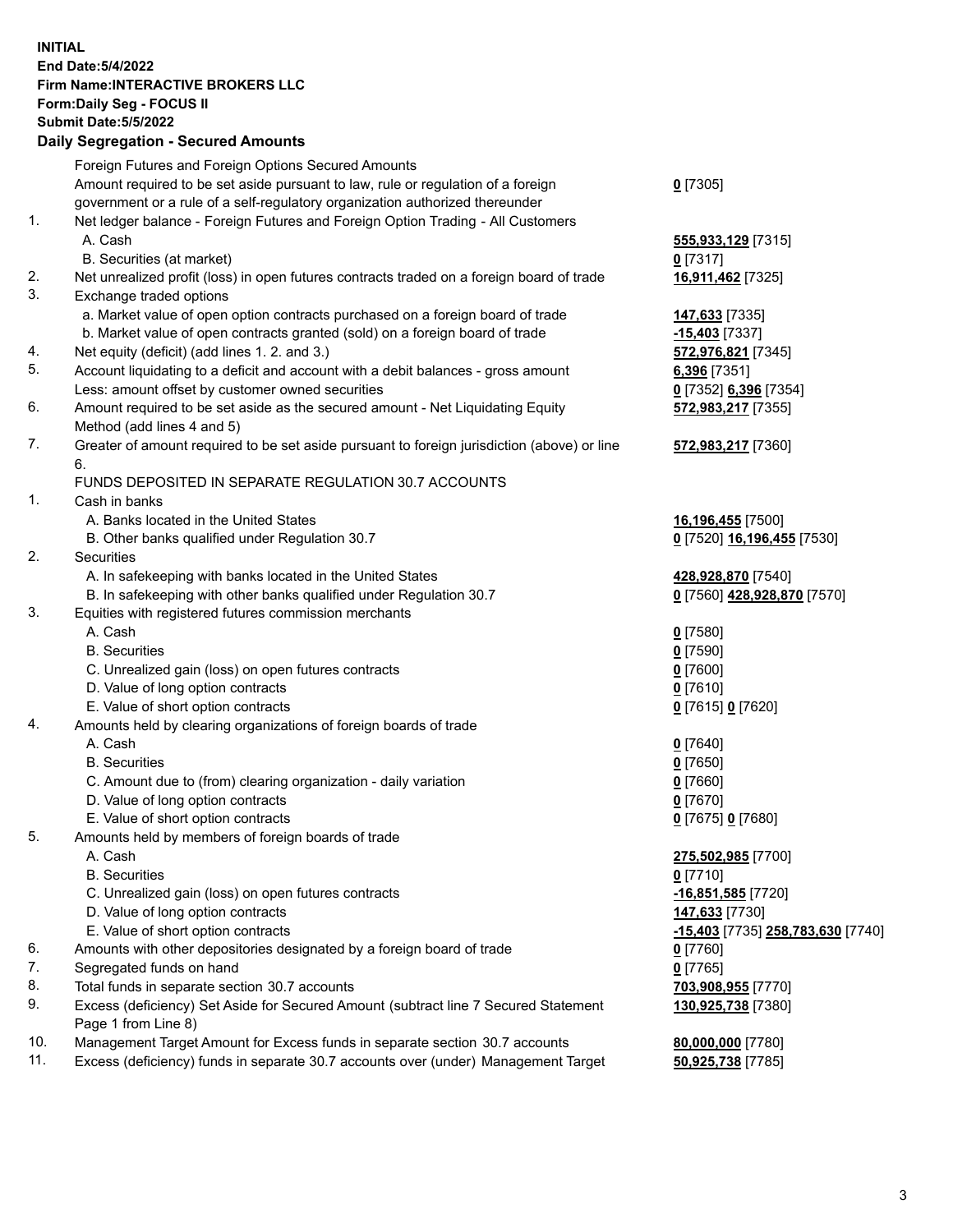**INITIAL End Date:5/4/2022 Firm Name:INTERACTIVE BROKERS LLC Form:Daily Seg - FOCUS II Submit Date:5/5/2022 Daily Segregation - Segregation Statement** SEGREGATION REQUIREMENTS(Section 4d(2) of the CEAct) 1. Net ledger balance A. Cash **8,192,583,670** [7010] B. Securities (at market) **0** [7020] 2. Net unrealized profit (loss) in open futures contracts traded on a contract market **313,596,460** [7030] 3. Exchange traded options A. Add market value of open option contracts purchased on a contract market **1,082,731,598** [7032] B. Deduct market value of open option contracts granted (sold) on a contract market **-843,179,808** [7033] 4. Net equity (deficit) (add lines 1, 2 and 3) **8,745,731,920** [7040] 5. Accounts liquidating to a deficit and accounts with debit balances - gross amount **1,052,173** [7045] Less: amount offset by customer securities **0** [7047] **1,052,173** [7050] 6. Amount required to be segregated (add lines 4 and 5) **8,746,784,093** [7060] FUNDS IN SEGREGATED ACCOUNTS 7. Deposited in segregated funds bank accounts A. Cash **1,052,248,495** [7070] B. Securities representing investments of customers' funds (at market) **5,439,593,545** [7080] C. Securities held for particular customers or option customers in lieu of cash (at market) **0** [7090] 8. Margins on deposit with derivatives clearing organizations of contract markets A. Cash **739,176,341** [7100] B. Securities representing investments of customers' funds (at market) **1,493,849,693** [7110] C. Securities held for particular customers or option customers in lieu of cash (at market) **0** [7120] 9. Net settlement from (to) derivatives clearing organizations of contract markets **15,378,789** [7130] 10. Exchange traded options A. Value of open long option contracts **1,082,731,598** [7132] B. Value of open short option contracts **-843,179,541** [7133] 11. Net equities with other FCMs A. Net liquidating equity **0** [7140] B. Securities representing investments of customers' funds (at market) **0** [7160] C. Securities held for particular customers or option customers in lieu of cash (at market) **0** [7170] 12. Segregated funds on hand **0** [7150] 13. Total amount in segregation (add lines 7 through 12) **8,979,798,920** [7180] 14. Excess (deficiency) funds in segregation (subtract line 6 from line 13) **233,014,827** [7190] 15. Management Target Amount for Excess funds in segregation **155,000,000** [7194] 16. Excess (deficiency) funds in segregation over (under) Management Target Amount Excess **78,014,827** [7198]